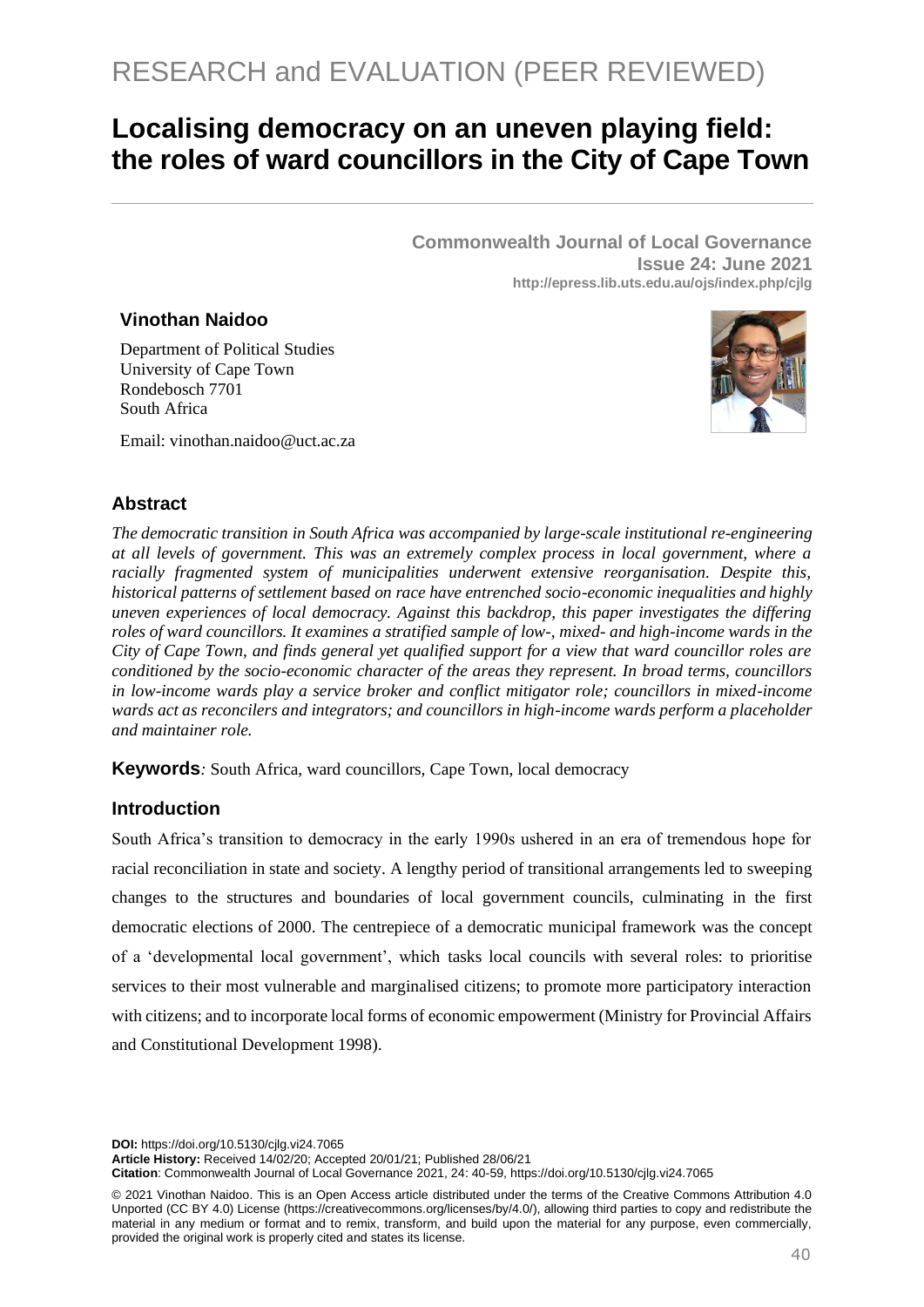Against this policy backdrop, the literature on ward councillors in South African municipalities portrays a largely disempowered group of actors caught between a centralised municipal executive and administration, and an increasingly assertive citizenry that may choose either to ignore, bypass or coopt councillors, or to channel their frustrations through them in a bid to secure longed-for public services. This paper suggests that the roles played by ward councillors vary according to their ward income profile, the dynamics amongst and between their constituents and themselves, and the degree of influence they can exert over their senior political and administrative counterparts in councils. This characterisation implies that the generic description of councillor roles and responsibilities found in official policy and legislation can be no more than a rough guide to their actual conduct (SALGA GTZ 2006). Instead, de facto councillor roles might conform more closely to a set of heuristic categories outlined in Table 1, drawn from the author's general impressions of how councillors have been depicted across South Africa's diverse municipal landscape.

| Ward income profile | Assumed councillor role               |  |  |
|---------------------|---------------------------------------|--|--|
| High income         | Placeholder and maintainer            |  |  |
| Mixed income        | Reconciler and integrator             |  |  |
| Low income          | Service broker and conflict mitigator |  |  |

*Table 1: Heuristic model of ward councillor roles*

In high-income wards, councillors are considered most likely to play a 'placeholder and maintenance role', representing constituents who, by and large, have the capacity to self-organise and troubleshoot problems with municipal authorities. In this scenario, councillors serve either as conduits/intermediaries or advocates for relatively well-organised residents who seek to preserve and maintain their existing amenity and service levels. The composition of mixed-income wards is more complex, and councillors will confront the challenge of integrating and reconciling the needs and concerns of starkly differing socio-economic groups with widely different needs. At their best, they can foster improved understanding, reduced resentment and a peaceful co-existence between those groups, but at worst they may sustain those very resentments if they are perceived to advance sectional interests. In low-income wards, councillors will inevitably be thrust into the role of service broker and conflict mitigator, as these areas are characterised by more widespread discontent fuelled by high levels of service backlogs and heightened demand pressures. In some instances, councillors may even become the target of a community's frustration.<sup>1</sup> This article presents the findings of a research study carried out in 2019 that tested the validity of the heuristic model described above by investigating the differing roles that ward councillors play across a stratified sample of six wards in the City of Cape Town.

<sup>1</sup> A report by the South African Local Government Association documented instances of intimidation and killing of councillors (*Mail and Guardian* 2017).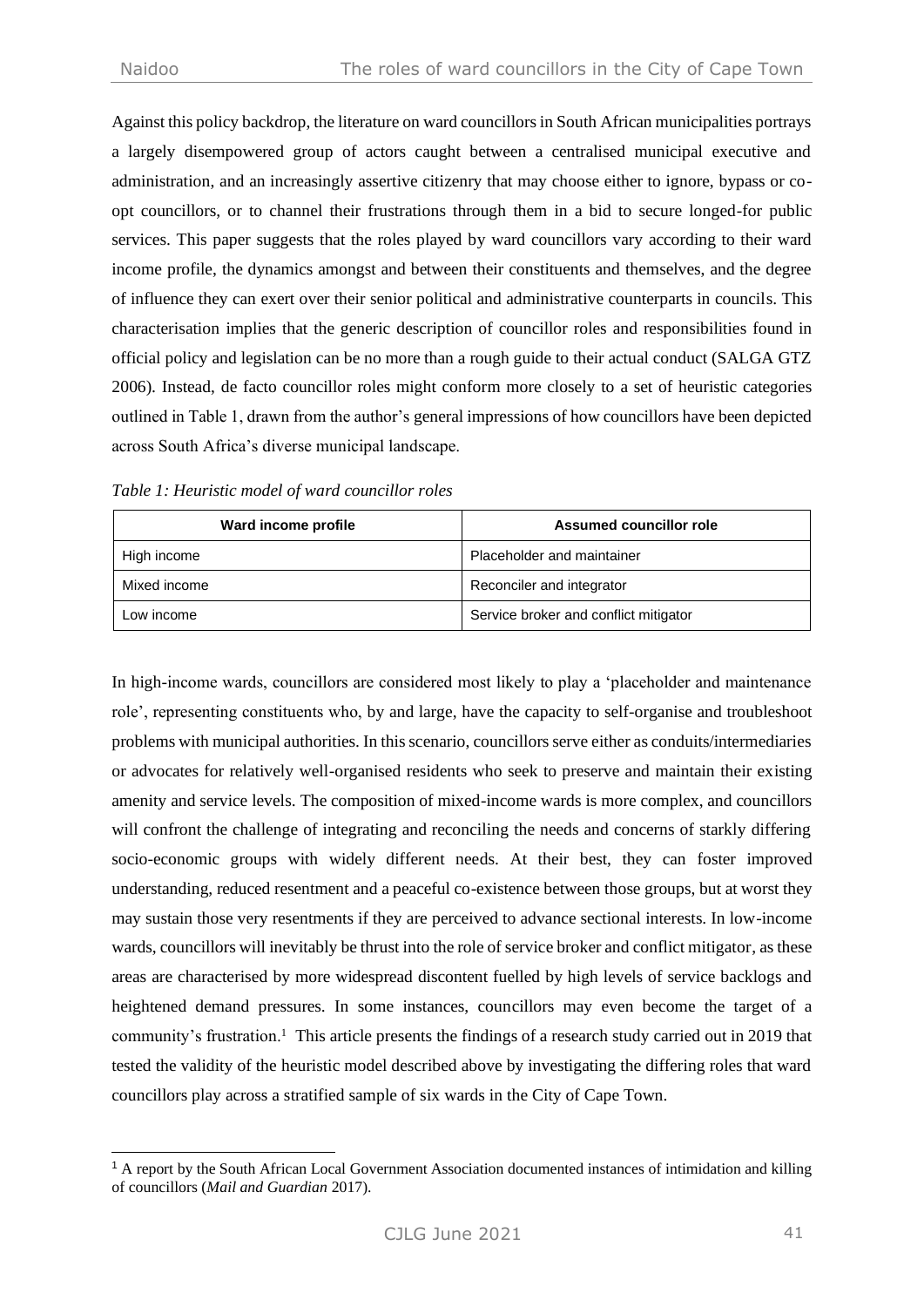# **Political and research context: South African local government and the ward councillor**

South Africa's system of local government has undergone dramatic structural changes since the country's democratisation in 1994. A myriad of racially divided local government structures were reorganised into 284 new, multi-racial municipalities, followed by country-wide democratic elections in December 2000, which have subsequently taken place on a five-year cycle. These new municipalities are classified as 'metropolitan' (category A), 'local' (category B), and 'district' (category C).

South Africa's 1996 democratic constitution elevated the status of local governments by investing them with distinct powers and functions, which contrasted with their historically subordinate relationship to provincial and national authorities (Cameron 2001). The new municipalities, especially those in densely populated urban areas, have assumed responsibility for the direct delivery of a wide array of services such as water and sanitation, electrification, local health, public works and transport, and housing. However, apartheid-era spatial planning and labour regulations perpetuated a vicious cycle of entrenched income disparities which, in turn, exacerbated racially skewed access to public services at the local level, and spawned deep distrust between and amongst residents and municipalities. The scars of the past continue to be visible in South Africa's metropolitan municipalities, which as a group exhibit levels of urban inequality<sup>2</sup> well above cities elsewhere in Africa (South African Cities Network (SACN) 2016).

The present study focuses on the City of Cape Town metropolitan municipality (the 'CoCT'). The socioeconomic profile of the Cape metropole is complex and represents something of an enigma: it displays a lower level<sup>3</sup> of income inequality than its counterpart metropolitan areas in South Africa, as well as relatively higher and more universal access to basic services. Yet, it also displays a high percentage of poor households and marked differences between the city's Black, Coloured and White populations.<sup>4</sup>

In this context, ward councillors serve a crucial role in delivering the 'developmental' vision of postapartheid local government. They are tasked with rebuilding trust with citizens at a neighbourhood level, and fostering a more bottom-up approach to municipal reconstruction and development. Ward councillors are directly elected members of a municipal council who represent geographically demarcated wards, and are therefore directly accountable to residents. They serve along with

<sup>2</sup> Based on Gini coefficient scores for nine South African metropolitan areas (including Cape Town) and secondary cities, compared against selected African cities, based on UN-HABITAT data for 2008.

<sup>&</sup>lt;sup>3</sup> However, the CoCT's Gini coefficient remains high, and according to the Western Cape Provincial Treasury (2018) the CoCT experienced rising inequality between 2012 and 2017.

<sup>4</sup> Based on data presented in SACN (2016). Data for access to basic services and percentage of poor households tracks changes between 2001 and 2011. Data for 2012–2016 measures household poverty according to racial demographic group, and is contained in Research Branch: Organisational Policy & Planning, City of Cape Town, (2018).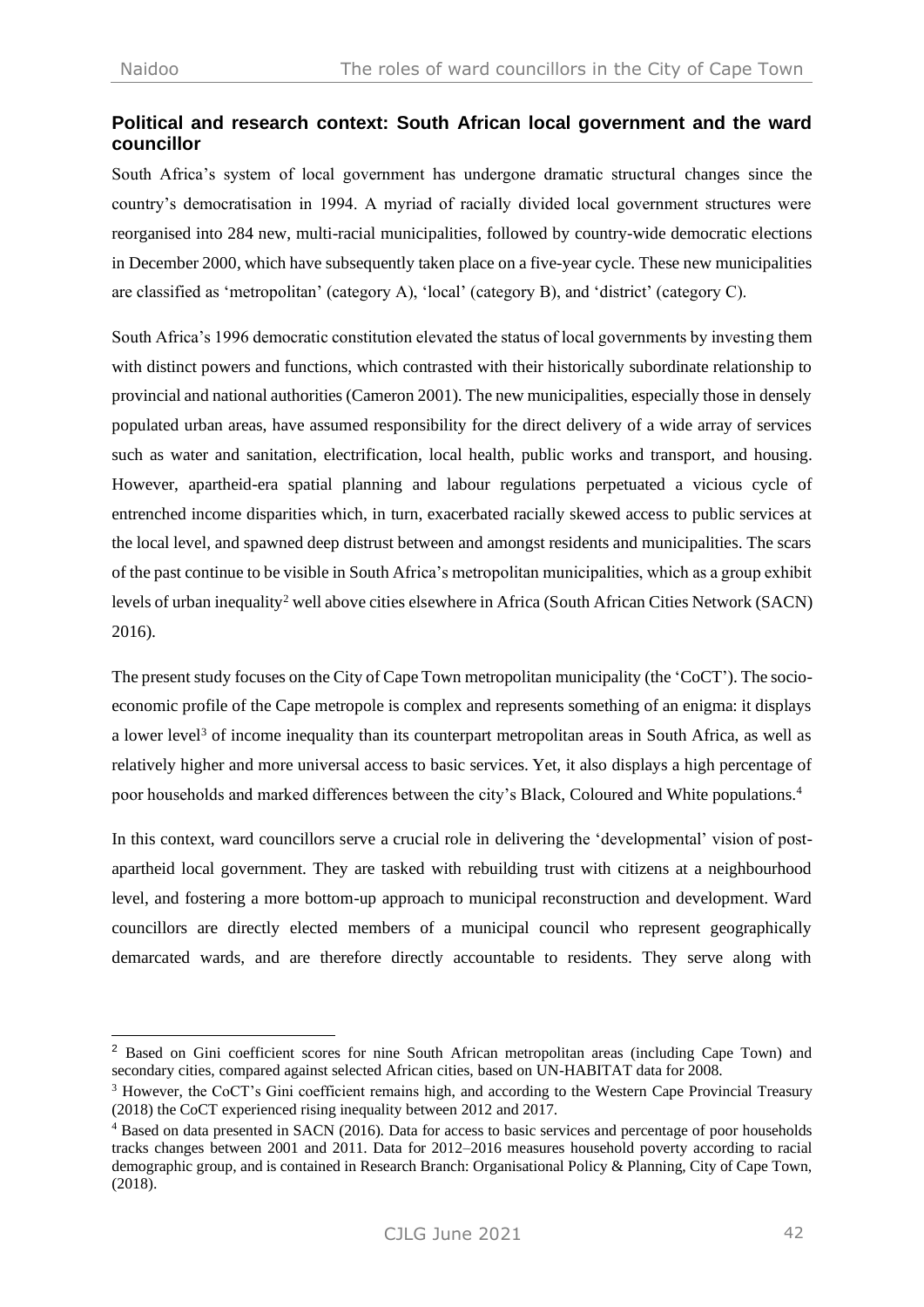proportional representation councillors, who are drawn from political party candidate lists and are allocated seats based on a party's share of the total vote.

Metropolitan local government administrations in South Africa have evolved complex governance frameworks in which decision-making power has become highly concentrated. This has often sat uncomfortably with the promotion of decentralised ward-based political representation (ie ward councillors). Decision-making power has gravitated towards a centralised political–administrative structure, with a municipal council's political executive (mayor and executive committee) and its administrative leadership sharing statutory responsibility over functions such as development planning and the provision and oversight of municipal services (Thornhill 2008). De Visser (2009) notes that as a result non-executive (eg ward) councillors *"… feel increasingly disadvantaged due to the lack of access to documentation and information flows"* (De Visser 2009, p. 16). Paradza et al. (2010) similarly found that with the exception of one case, ward councillors had poor access to information on the progress of service programmes, and no decision-making influence on development projects in their wards. Interestingly, in the international context similar findings were reported in Askim and Hanssen's (2008) study of citizen input into the setting of local policy agendas by municipal councillors in Norway.

Heller (2009, p. 134) discusses a scenario in which these trends have produced democratic deficits. He describes a local state, particularly at the metropolitan level, characterised by bureaucratised and corporatist methods of service delivery and managerially driven processes of accountability, which have narrowed the scope for meaningful citizen engagement, participation and influence. Copus et al. (2013) paint a similar picture in England's local government system, describing a withering-away of councillors' roles as local democratic representatives and political interest aggregators, which has seen councillors superseded and sidelined by a centralised and technocratic discourse that views local governments primarily as mechanisms for better managed public service delivery.

Millstein (2010) highlights the forces acting on ward councillors in the Cape metropole. She suggests that the demarcation of ward areas in the country's new urban governance landscape has had to strike a delicate balance between councillors as political representatives and councillors as citizen engagers and community advocates. Councillors struggle with their roles in part because increasingly centralised and hierarchical processes of executive decision-making tend to homogenise the diverse and conflicting interests of citizens into 'communities', as a kind of managerial device. They become *"caught up in the tension between obligations 'from above' and commitments to community"* (Millstein 2010, pp. 8, 12– 13). A similar tension is evident in Tan et al.'s (2016) study of how Australian local government councillors define their roles, which they find to be in wide and varying terms ranging from shaping and overseeing the strategic and financial governance of their council to ensuring that their constituents benefit from the council's strategic policy planning agenda; and – importantly – continuing to serve as a channel for direct community liaison and as a citizen advocate and problem solver.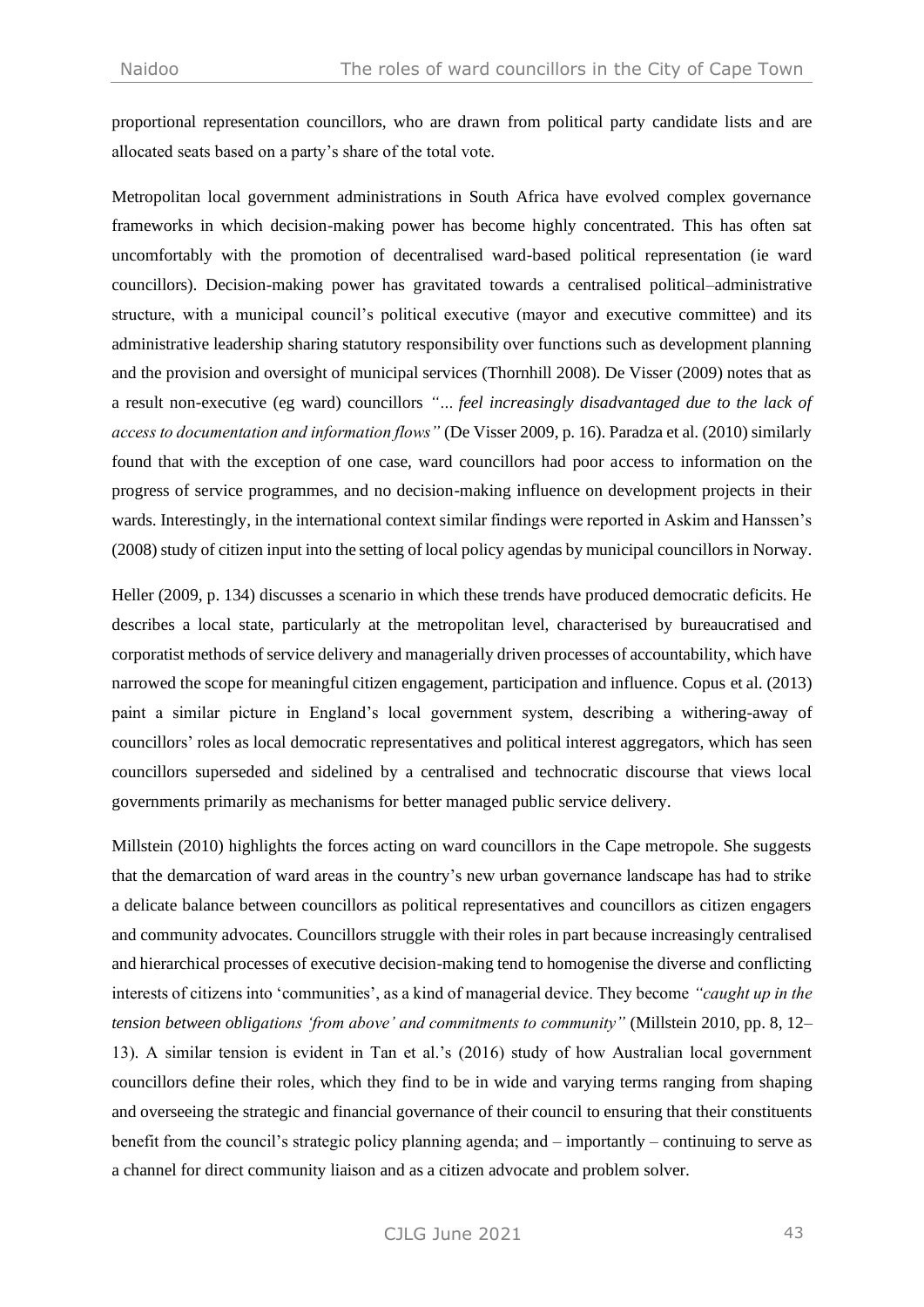Working alongside councillors are statutory ward committees established under South Africa's Municipal Structures Act (1998). These are meant to facilitate community engagement on policy and service priorities between the ward councillor, who chairs the committee, and representatives from local interest groups. Yet research on ward committees has revealed the limited impact these entities appear to have in taking forward local concerns to the central municipal executive. Smith and De Visser's (2009, p. 5) research on six ward committees across three municipalities, including one metro, observed the minimal influence these structures had on council decision-making, which was partly attributed to the absence of 'structured mechanisms' of input into council deliberation. They added that councillors appeared to lack the authority to raise ward-level issues in council proceedings. Buccus et al.'s (2008, p. 307) study of public participation in a sample of district municipalities in KwaZulu-Natal described members of the public as feeling 'powerless' that their appeals to councillors would be channelled into municipal priorities. Moreover, Barichievy et al. (2005, p. 388) discounted the influence of ward committees, describing their status as mere *"advisory committees to ward councillors"*, rather than a forum for the expression of the independent voices of local interests.

A study of ward committees in the Bonteheuwel area of Cape Town by Esau (2007, pp. 19, 23) observed that some local issues of concern did appear more tractable for ward committees, such as visible policing and upgrading of sports fields. This was contrasted with deep-seated problems such as poverty and unemployment, which had a demoralising effect on levels of participation, exposing a gap between what councillors can achieve and the socio-economic conditions of their wards. Piper and Deacon's (2009, p. 424) study of the Msunduzi municipality in KwaZulu-Natal made similar observations, explaining that issues in wealthier wards concentrated on narrower and more localised problems such as crime, lighting and traffic calming, whilst poorer wards contended with *"broader issues of development, housing, sanitation and service delivery"*.

A similar picture emerges from a study by Vivier and Wentzel (2013) of four suburbs<sup>5</sup> in the CoCT with diverse demographic and living standards profiles. It found that in wealthier areas most residents were generally uninterested in engaging with local councillors so long as service levels were perceived as satisfactory. This suggested a widespread *"contentment with the lack of engagement"* (Vivier and Wentzel 2013, p. 245). In an extreme variant of this, ward councillors in affluent wards might be bypassed entirely by economically empowered ratepayers' associations which elected which elected to communicate their demands directly to city authorities or resolve disputes via litigation (Bénit-Gbaffou 2008, pp. 7–8).

By contrast, in more impoverished suburbs, residents' reluctance to interact and engage with local councillors was driven by deep-seated distrust and a lack of confidence in councillors' genuine interest

<sup>5</sup> The suburbs were Bellville, the central business district, Mitchell's Plain, and Khayelitsha.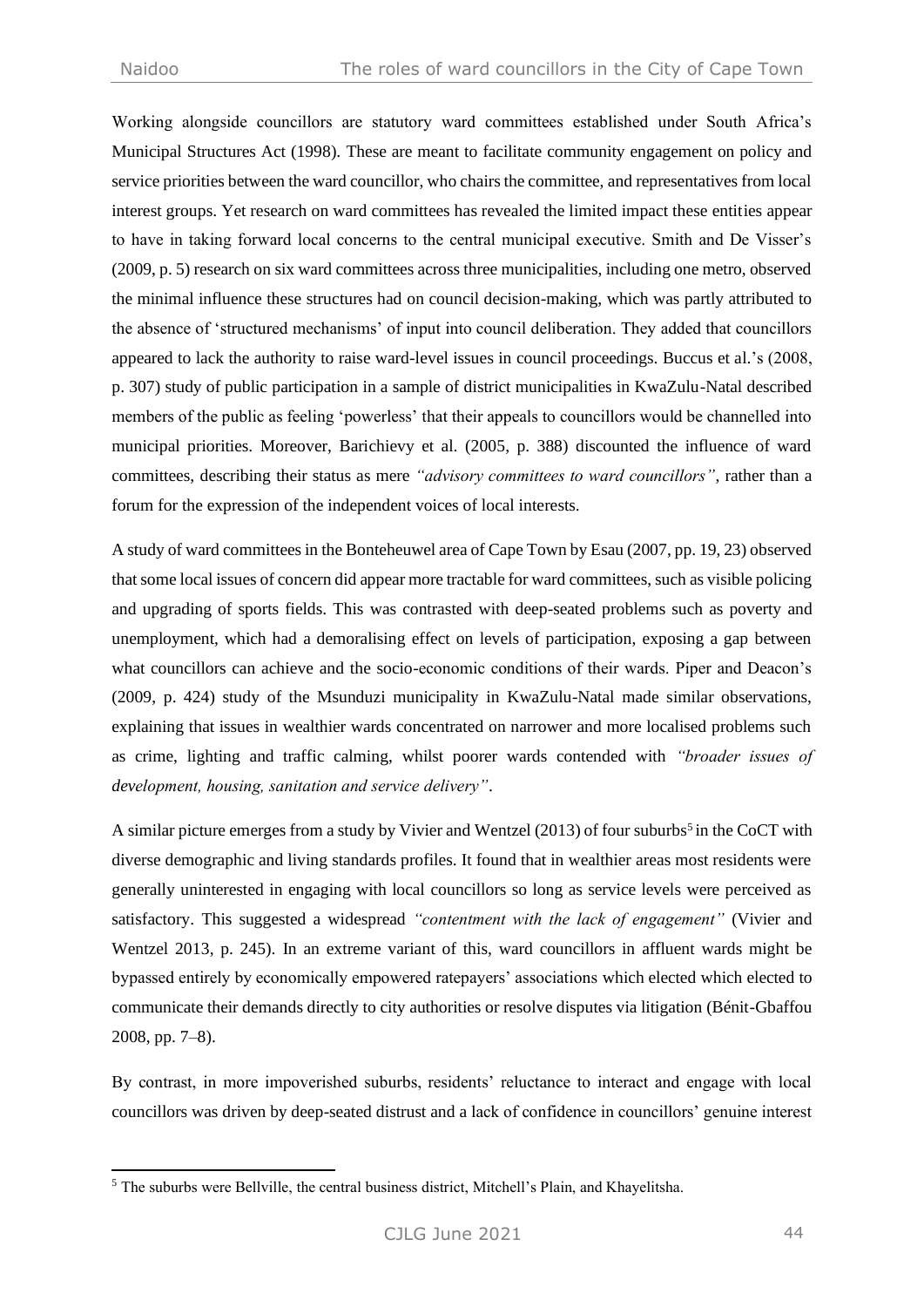and commitment to improving their service standards and identifying with the needs of local people (Vivier and Wentzel 2013, p. 246). This revealed the disempowerment experienced by these residents, and the need for councillors to re-establish and repair strained relations with their constituents, and to *"show interest in the community's needs not only through responsiveness to problems, but also in a pro-active manner".* Failing to do so could be perceived as a sign of disrespect and lack of care (Vivier and Wentzel 2013, p. 248).

## **Methodology**

Data from a total of six wards is presented in this study. Two wards from each of three income groups (low, mixed, high) were sampled according to ward-level income profiles supplied by the CoCT's Development Information and GIS department, based on the 2011 national census. Figure 1 illustrates the diverse patchwork of wards by median income profile in the CoCT. Convenience sampling was employed to ensure a geographically diverse sample of wards and to maximise data on ward-level activities from available community media sources. The sampled wards, which are usually designated with a number by the CoCT, were all anonymised by allocating a letter to each: 'A' – 'F'. This was done in order to maintain a focus on how a ward's socio-economic profile shapes the role performed by its councillor.

The main source of data used to construct a profile of councillor roles in each ward was articles from community newspapers. These articles provided contextually-rich descriptions of how councillors were perceived by and interacted with their constituents; the issues they dealt with on a weekly basis; and how they interacted with their political and administrative counterparts in the city council. Articles were sourced from a stable of weekly community newspapers with a long history of covering local affairs across the six sampled wards. These included the following titles: *Tabletalk*, *Athlone News*, *Northern News*, *Plainsman*, and the *Southern Suburbs Tatler*.

A physical and electronic (via online editions) search of articles in each community newspaper title corresponding to a sampled ward was carried out for stories that explicitly mentioned ward councillors between 2015 and 2019. Articles were tabulated and coded according to topical theme (referred to hereafter as the 'issue area'), and annotated with a description (including with meaningful quotes) of how councillor roles were characterised. This process yielded a total of 118 articles across all sampled wards. The results of this analysis are presented in Table 2.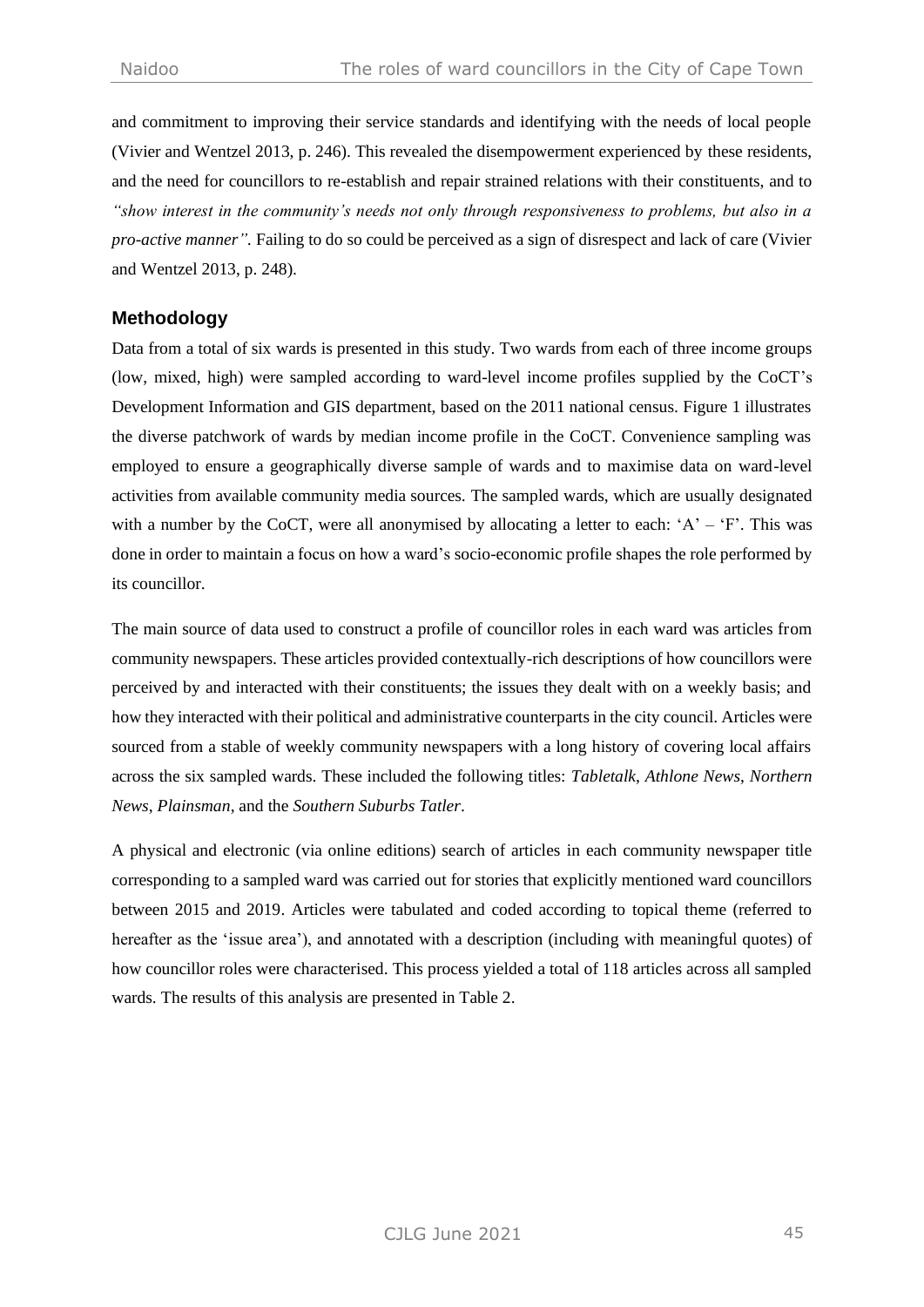

# *Figure 1: Median income by ward*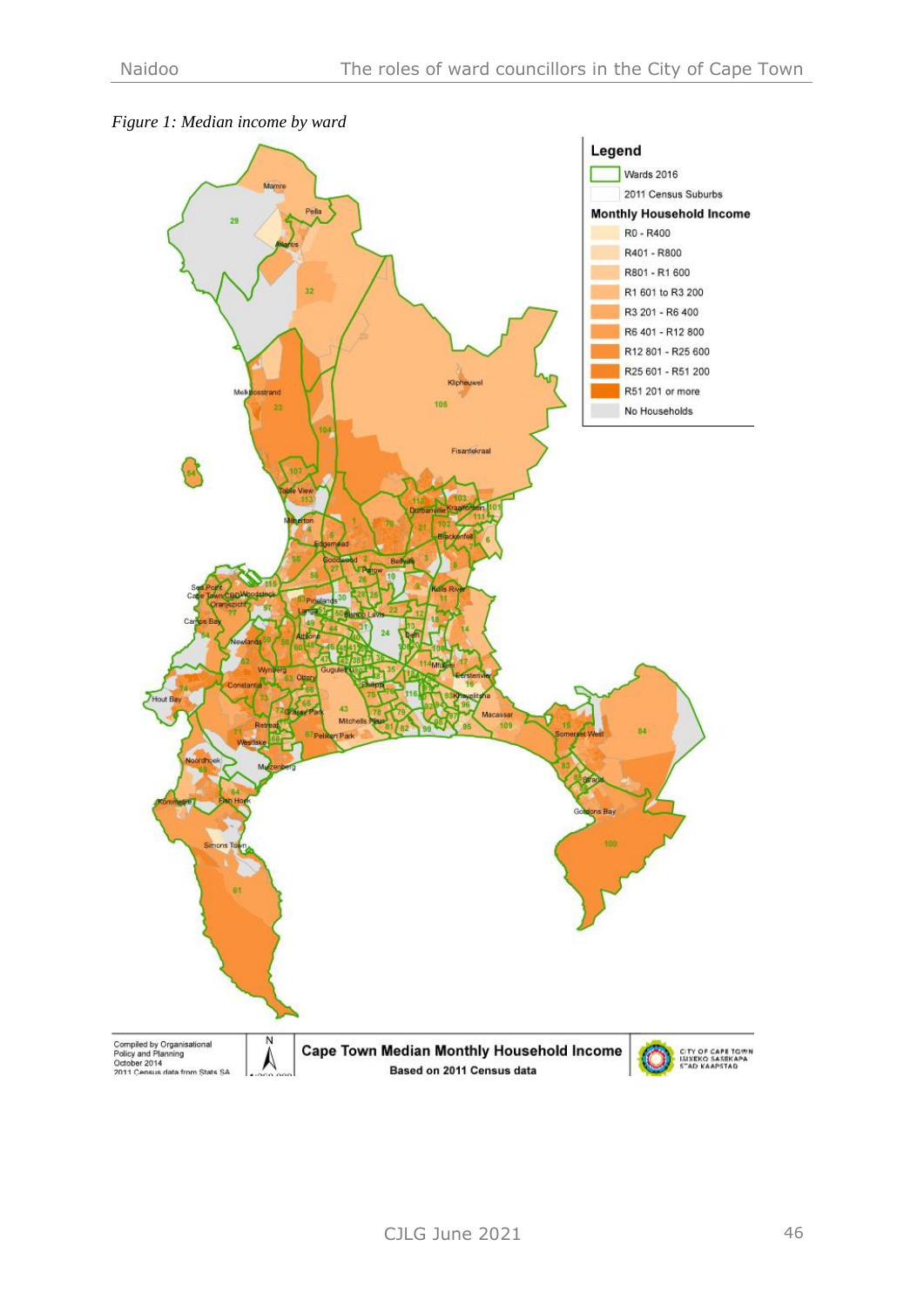The quoted extracts presented in the findings section of this article have all been sourced from a community newspaper article corresponding to a sampled ward. Interviews were also sought with the six councillors representing each sampled ward, to supplement and contextualise the data extracted from media articles. The interview schedule included questions about how councillors engaged with and managed the demands of their constituents, and their influence over ward-level activities in relation to their political and administrative counterparts in the city administration. Four of the six councillors agreed to be interviewed in person, with a fifth councillor submitting written responses to a questionnaire. Extracts presented from interviews with ward councillors have also been anonymised, and are attributable only to the sampled wards they represent.

## **Findings**

Figures 2 and 3 along with Table 2 show the results of the review of media reports. Issue areas provide a window into the de facto roles that councillors play; and also into how they engage with their political and administrative counterparts, as well as their constituents. The coding of issue areas produced 19 categories across a total of 118 articles.

| <b>Issue area</b>      | <b>Ward C</b>  | <b>Ward D</b>            | Ward A                                           | <b>Ward B</b>            | Ward E                   | Ward F         |
|------------------------|----------------|--------------------------|--------------------------------------------------|--------------------------|--------------------------|----------------|
|                        | Low income     |                          | Low income Mixed income Mixed income High income |                          |                          | High income    |
| Ward governance        | $\overline{2}$ | 1                        | 5                                                | ٠                        | 1                        | 1              |
| Service needs/planning | 3              | 3                        | 5                                                | 2                        |                          | 1              |
| Trading                |                |                          | 5                                                | 5                        |                          |                |
| Land-use planning      | ٠              | 1                        | $\overline{2}$                                   | $\overline{\phantom{m}}$ | 1                        | $\overline{2}$ |
| Crime                  | $\overline{2}$ | 1                        | 1                                                | 1                        | $\overline{2}$           |                |
| Property               | $\overline{2}$ | 3                        | $\overline{2}$                                   | $\overline{2}$           |                          | 1              |
| Crime prevention       |                | 3                        | 1                                                | 1                        | $\overline{2}$           | 1              |
| Substance abuse        | $\overline{2}$ | $\overline{2}$           | 1                                                |                          |                          |                |
| Housing                | $\overline{2}$ | 1                        |                                                  | 1                        | $\overline{\phantom{a}}$ | -              |
| Homeless               |                |                          |                                                  | 6                        | 4                        | 3              |
| Health                 |                |                          |                                                  | 1                        |                          |                |
| Job creation           | $\overline{2}$ | $\overline{\phantom{0}}$ |                                                  | $\overline{2}$           | ٠                        |                |
| Transport              |                |                          |                                                  | 1                        | 3                        | 1              |
| Protest                | 3              | $\overline{\phantom{a}}$ | ٠                                                | ٠                        | ٠                        |                |
| Youth                  | 4              | $\overline{2}$           | ÷                                                |                          |                          | $\overline{2}$ |
| <b>Disabled</b>        | 1              |                          |                                                  |                          |                          |                |
| Water                  | L,             | 1                        |                                                  | ÷                        | $\overline{2}$           |                |
| Sport and recreation   |                | $\overline{2}$           |                                                  |                          |                          | 3              |
| Elderly                |                | 1                        |                                                  |                          |                          |                |
| <b>TOTAL</b>           | 23             | 21                       | 22                                               | 22                       | 15                       | 15             |

*Table 2: Issue areas by sampled wards in community media coverage*

Issue areas included traditional local government functions such as land-use and municipal service planning, ward governance, trading, housing, transport, and sport and recreation, along with issues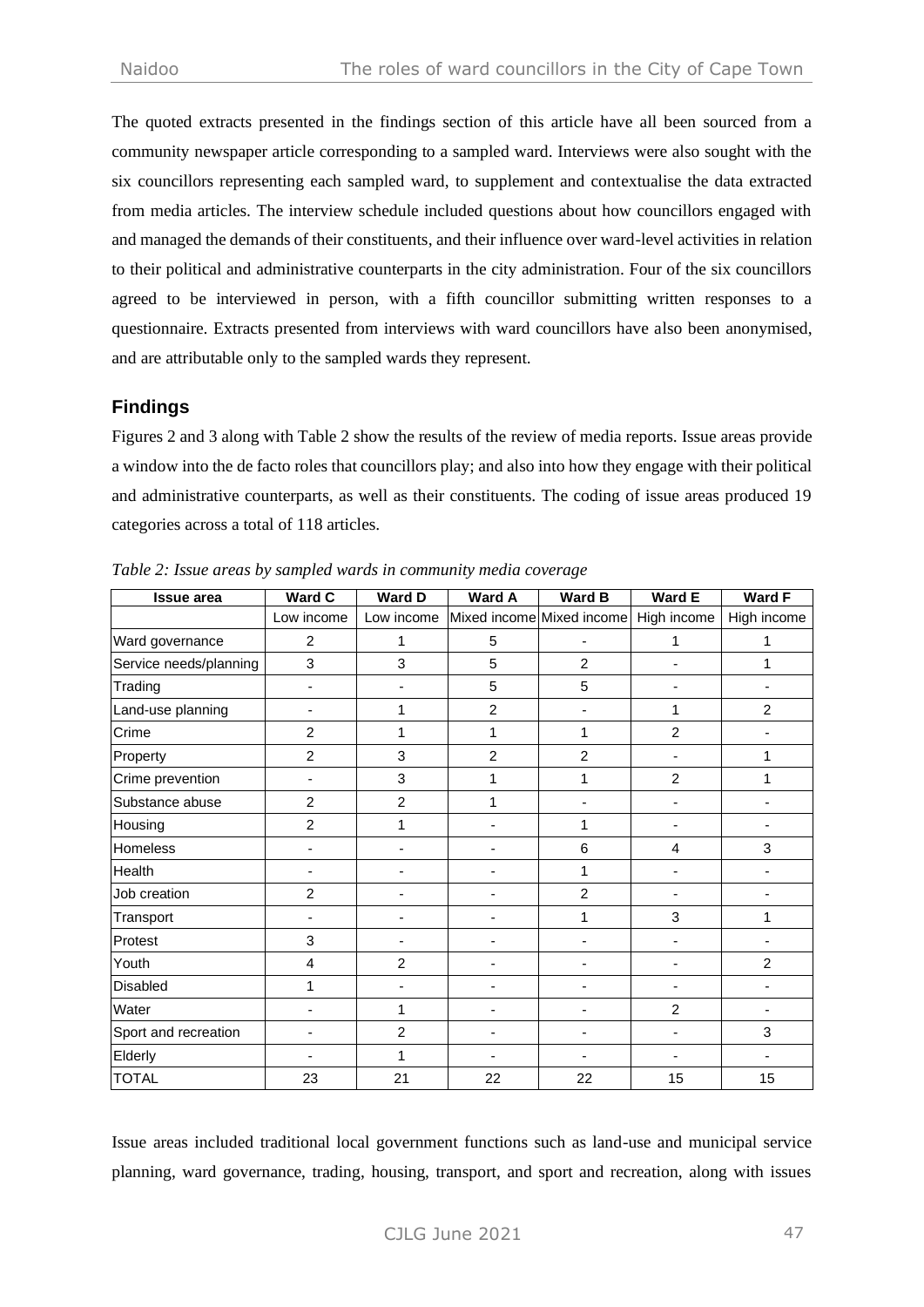spanning wider inter-governmental and non-governmental spheres. The latter included crime and crime prevention, substance abuse, street homelessness, and the needs of specific groups such as youth and disabled persons.



*Figure 2: Frequency of issue areas in wards in community media coverage*

The most frequently appearing issue concerned 'service needs/planning' (14 articles), which dealt with citizen concerns about the planning, prioritisation and implementation of municipal projects, services and budgets in ward areas. This is unsurprising given declining levels of public satisfaction in local government's ability to manage the delivery of services (The Presidency 2016). There were also ten articles each about ward governance, trading, and property-related matters. Thirteen articles covered street homelessness, which is an issue that transcends the traditional tasks of local government but acutely affects municipalities. Similarly, criminal activity ('crime'), crime prevention, youth (primarily empowerment and safety) and substance abuse also featured prominently. The remaining articles mostly concerned other municipal functions, with land-use planning being the most frequent.

A clearer image of how issue frequency shapes councillor roles emerges in Figure 3, which displays issues according to the income profile of the six wards.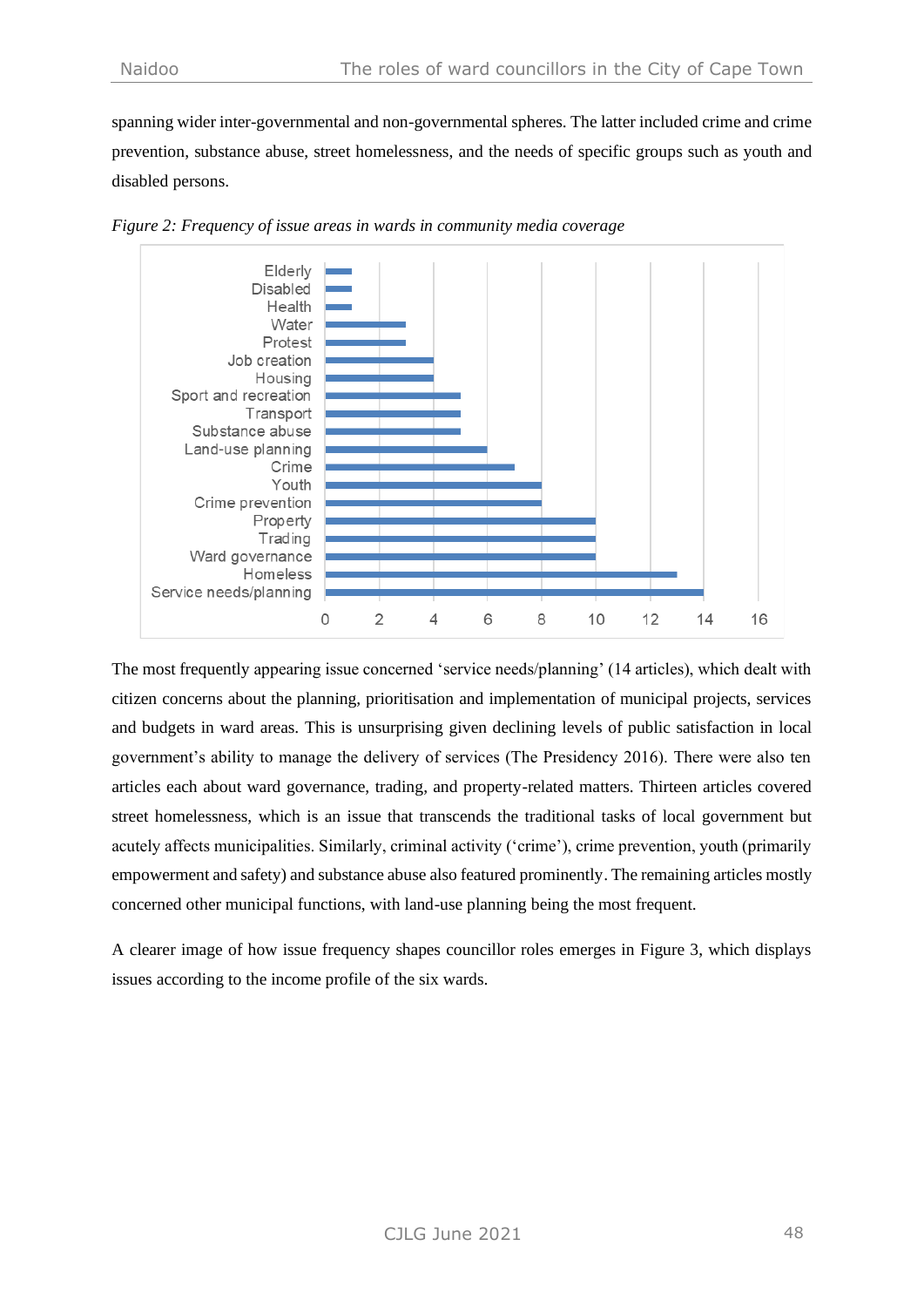

*Figure 3: Frequency of issue areas by ward income in community media coverage*

## *Service needs and planning*

The most frequently occurring issue, 'service needs/planning', was almost exclusively confined to lowand mixed-income wards, and in almost equal number. Examples included a planned infrastructure upgrade to ward C's central business district, which the councillor claimed he had 'resurrected'; and a similar commitment by both the mayor and the councillor to regenerate the town centre of ward D through planned infrastructure, cleaning and public safety spending. Despite the possible widespread benefits generated from these schemes, it was clear that councillors were limited in their ability to unlock and expedite resources for projects of this scale, and as a result the projects ran the risk of failing to satisfy raised expectations. In ward C, despite the holding of public information meetings presided over by the councillor, some residents criticised the city for not including the proposed central business district upgrade in its wider budget. In ward D, another article recounted the ward councillor's dismay that funding for the planned refurbishment of the town centre was being hampered by bureaucratic delays:

*The town centre is a mayoral programme. If there is no funding that means the department did not do proper planning as every year the fight is about funding for law enforcement officers.*

Nevertheless, it was also evident that councillors believed they could exert influence over city bosses by highlighting the need for major infrastructural investment in their areas:

*The biggest success in my time as ward councillor is that [name of area] Town Centre is the first township in Cape Town to be declared a Special Rated Area (Interview, councillor,* ward D, low income).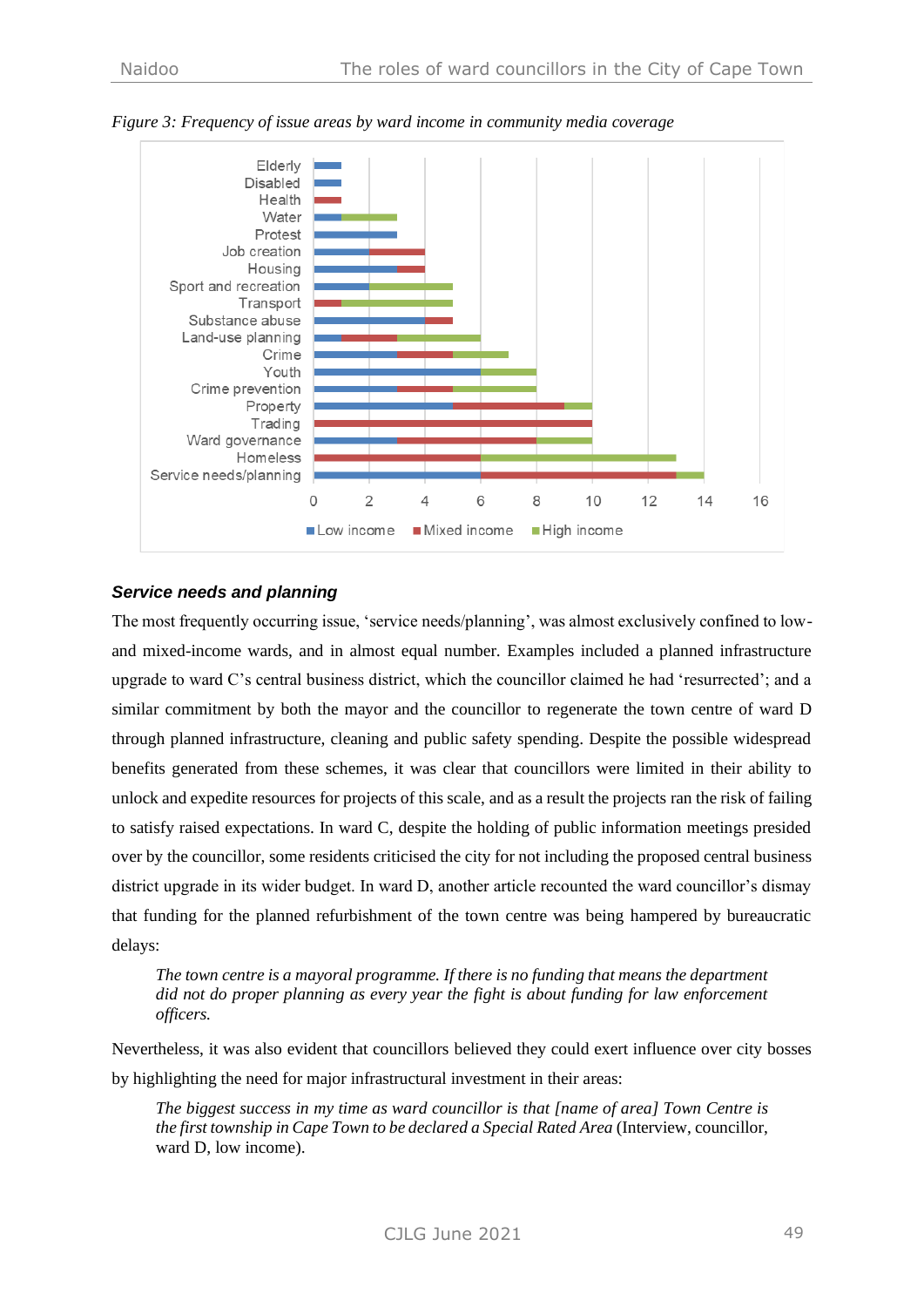*I don't think ward councillors realise the level of influence they actually have. They may not have decision-making ability, but they have the ability to influence decisions to benefit their communities … I think it's fact-based … I think decision-makers generally appreciate the fact that people who do the graft, the hard work, the collection of the facts, because evidently when they are making the decision it's based on facts as well …* (Interview, councillor, ward C, low income).

Alongside general unhappiness with the planning and roll-out of large-scale service improvements in low-income wards, it was also evident that some issues, such as housing, sparked acute contestation between low-income residents. In some instances, this exposed councillors to considerable risk. In ward C, at a public meeting to discuss the city's proposed budget, one resident queried why a significantly smaller amount of money was being allocated to erect houses compared to electrifying backyard dwellings, or informal (rental) structures erected within the backyard area of formal homes. It was clear in other media articles that the concern for many residents in this ward was not a lack of priority for the construction of houses, but the terms on which proposed housing projects were planned. This was revealed in an article reporting on a public meeting convened by the ward councillor, at which he was *"verbally and physically attacked"*. At the meeting, a group of residents denied that they objected to the roll-out of housing, but complained that the councillor along with his predecessor had failed to adequately consult residents on the site planning for housing schemes to ensure that overcrowding could be managed, space for recreational use be preserved, and preference given to local residents. In response, the councillor, along with other residents, argued that the protestors represented people who already had homes and that they were seeking to deny the same to others (backyard rental dwellers): *"This is a very exciting project which will see almost 400 families be able to swop the street or backyard dwelling for a home."* In ward D, access to proposed housing developments also revealed latent tension amongst residents, with the mayor explaining to residents at a public meeting that *"with regard to housing, there is a waiting list and no councillor has an influence on allocation of houses"*.

Surprisingly, service needs/planning was the subject of slightly more articles in mixed-income wards. A common thread linking the two wards in this category was the gulf between residents in lower- versus higher-income areas, and the role councillors played to mediate that tension.

One article about ward A described how residents of a lower-income suburb complained of being inconvenienced by road repairs caused by a municipal project to upgrade sewerage infrastructure. One resident was quoted as saying that the real purpose of the project was "*keeping water clean for the rich people of [a neighbouring suburb]"* and not, as the councillor said, for the *"good of the community"* by increasing the area's sewerage capacity in response to population growth. This councillor's vulnerability to criticism by sections of the community was clearly evident in other articles about service needs/planning in the ward, with one recounting how residents of another low-income suburb complained about overcrowding and service neglect by the city and the councillor. In defence, the councillor claimed that his ward budget was *"spread evenly"* and included projects in their area,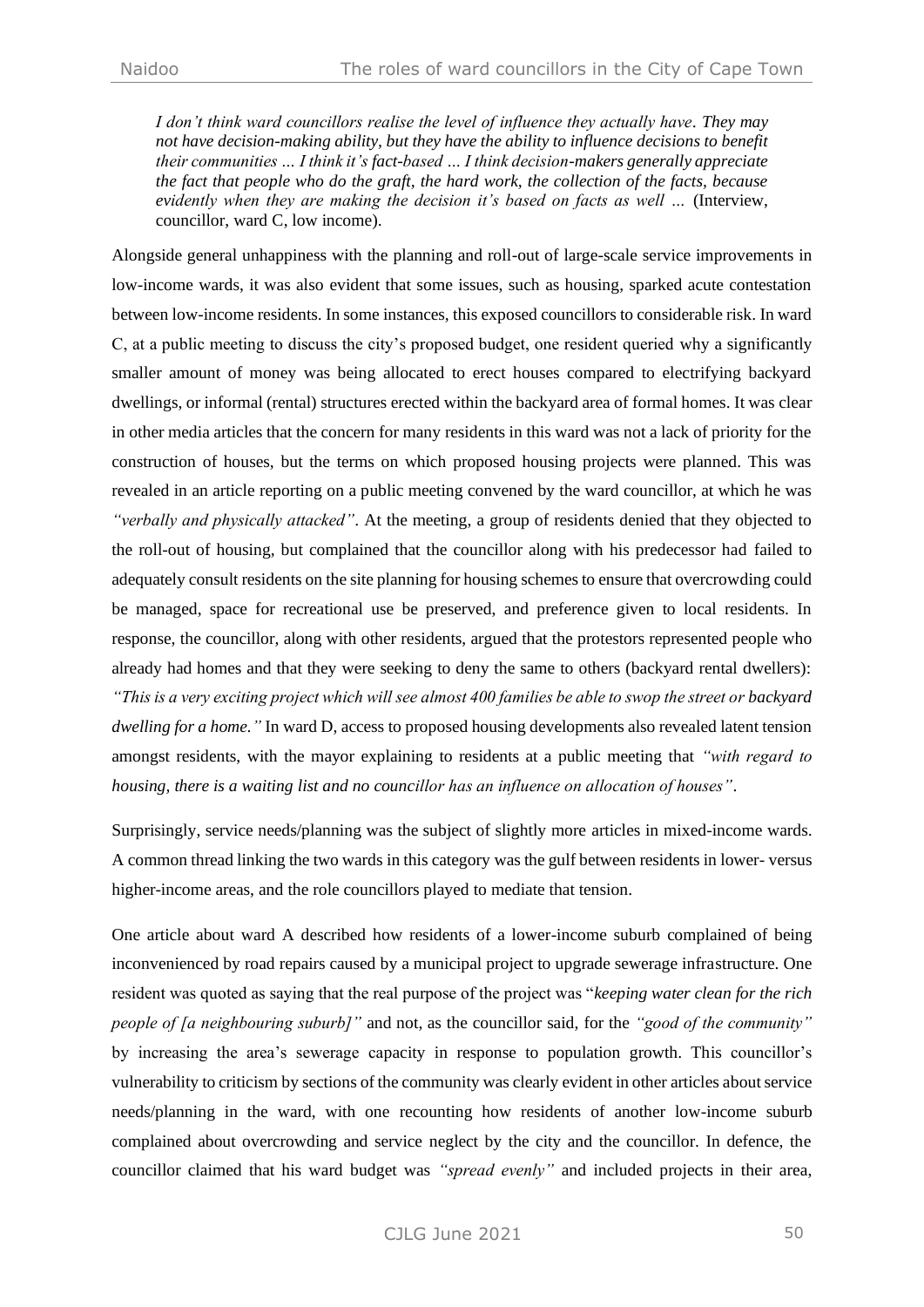although he also conceded that resources in some instances were effectively being rationed between this community and a neighbouring low-income suburb to *"optimise usage of city assets"*.

In an interview, this councillor acknowledged the challenge he faced in reconciling the starkly differing needs of his constituents:

*I was sometimes being put in the middle, where the guys on the other side of the … road would say to me, you are taking care too much of [informal settlement area], and the [informal settlement] guys will say you are spending more money over the … road [laugh]. Now, you had to reconcile the two ….*

Despite this divide, another article about ward A showed that some residents of higher-income areas of the ward recognised that their destiny was intimately tied to improvements in the quality of services enjoyed by their lower-income neighbours. The chairperson of a residents' association representing a mainly higher-income suburb resigned as a ward committee member and criticised the city for not prioritising the needs of neighbouring lower-income and informal settlement areas, explaining that:

*What happens across the road affects us directly. Until there is peace and stability, clean streets, sanitation and security along with a sense of hope for our neighbours, we will not be able to enjoy our own community.*

In ward B, public criticism of service needs/planning also exposed the income divide, with the ward councillor saying in an interview that:

*A lot of the constituents don't see how big the ward is, for them it is that you just need to concentrate on their section, so the [higher-income area] people feel that I spend too much time in [lower-income area], but then [lower-income area] kids are being killed by their parents …. So, where would my time be? It would be with that family.*

Despite this, the councillor admitted that constituents in more affluent areas were becoming increasingly aware of the particular needs and challenges of their lower-income counterparts.

# *Trading and job creation*

The issue of 'trading' also revealed the difficulty experienced by councillors in negotiating conflicting interests in mixed-income wards. Most articles concerned the difficulties faced by councillors in trying to reconcile and accommodate informal trading to enable income generation, whilst mitigating the wider risks and concerns that neighbouring residents and businesses perceived it to pose, such as crime, drugs, and spatial decay:

*We need to address this issue; that is not a great street. This is a serious issue and we need to also look at the anti-social behaviour occurring in and around [reference to specific area].* (Councillor, ward B, cited as being 'unhappy' with the lack of monies available to lease a plot of land from a state-owned entity to accommodate an informal trading market.)

*We should understand that this is a delicate matter, and the plan is not easy to implement. On the other side, though, I would love to help out because I know that this is how people make their living.* (Councillor, ward A, in an article about informal traders being subjected to raids by city law enforcement officials, with traders criticising the city for failing to issue them with trading permits.)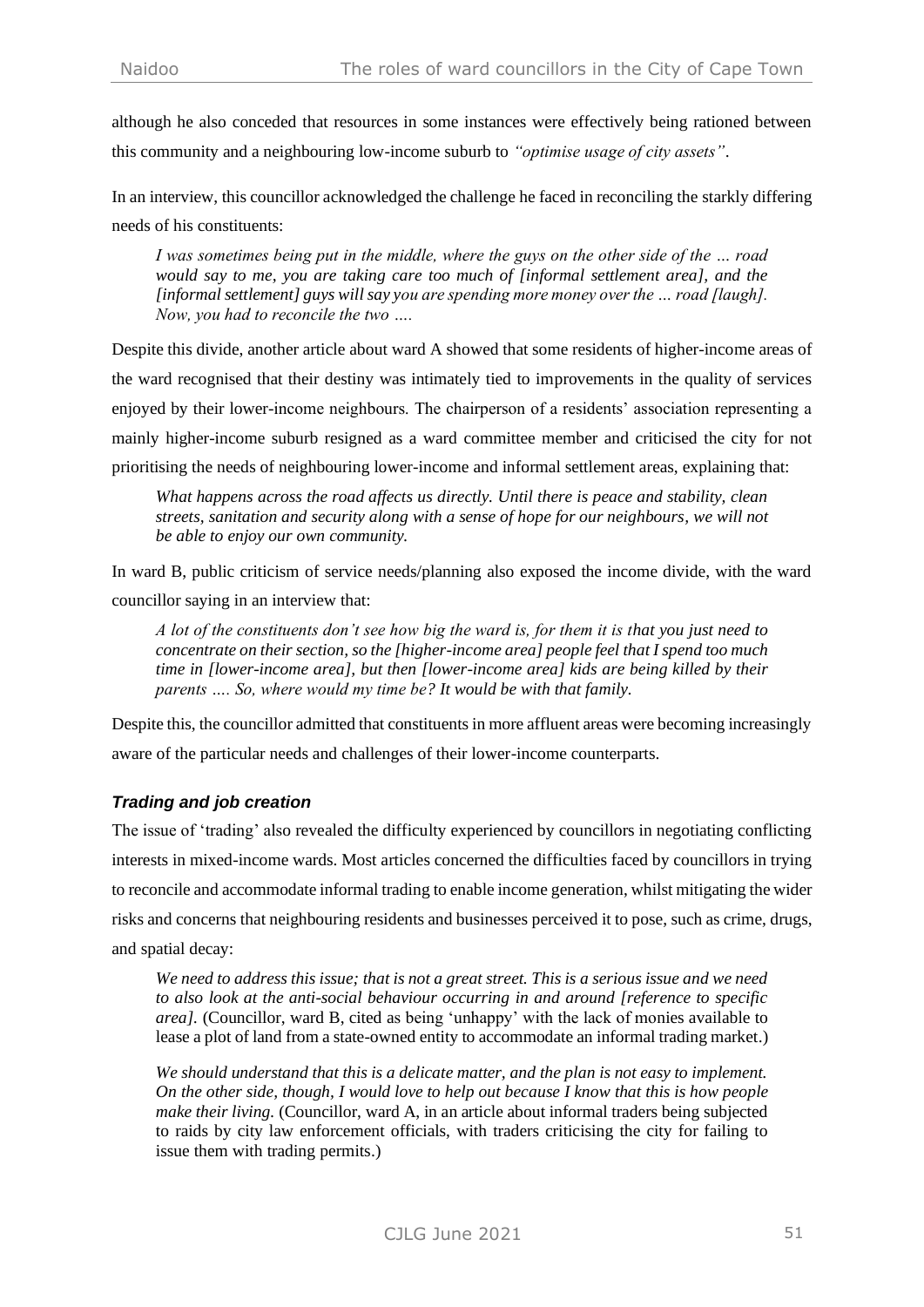The issue of 'job creation' was spread between mixed- and low-income wards, and reflected the sometimes fraught situation faced by councillors in facilitating and overseeing city-managed employment creation schemes. Articles included a councillor being accused of interfering in the allocation of job opportunities via a city-managed jobseekers' database, in low-income ward C; and another of a councillor reporting complaints about the ill-disciplined conduct of temporary cleaning workers employed on a city-managed job creation programme, in mixed-income ward B. In the former case, it revealed heightened contestation for employment, which exposed councillors to risks associated with becoming directly involved in city-managed initiatives; and in the latter case, the situation clearly left the councillor torn: *"We want people to grow and have an income, but we can't have people in City of Cape Town uniforms behaving like this."*

#### *Homelessness*

The topic of 'homelessness' was confined to mixed- and high-income wards. It highlighted a familiar 'not in my backyard' image of the street homeless as a constituency at the periphery of even the lowincome stratum, whose presence in mixed- and high-income areas needed to be policed.<sup>6</sup> In these circumstances, councillors appeared to act as advocates and/or intermediaries supporting the efforts of residents' associations to control the movement of homeless persons in their areas.<sup>7</sup> The following quotes capture the approach of councillors in high-income wards:

*Everyone must work together to save our area from deteriorating (Councillor, ward E).* 

*Currently a request is for social development … to engage with them [the homeless] and offer appropriate assistance where possible. Law enforcement also steps in, responding to any complaints received …* (Councillor, ward F, responding to concerns raised by ward committee members about the homeless sleeping in area parks and begging for food.)

*All complaints are logged with the solid waste department to clean up the area … I can vouch that whenever we logged the request for cleaning, solid waste has responded.*  (Councillor, ward F, responding to concerns raised by residents' groups and local businesses about the negative environmental impact of homeless persons in the area.)

In contrast to high-income wards, only one of the two mixed-income wards experienced sustained problems with the homeless (ward B). Residents' associations representing higher-income constituents were the primary drivers behind complaints, and their frustrations with the homeless and with councillors were particularly acute, resulting in councillors struggling to satisfactorily resolve the issue:

*When we go to ratepayers' meetings, they [residents] come down hard on me … about street people in [area within ward]* (Councillor, ward B).

<sup>6</sup> Du Toit's (2010) survey of metro responses to the street homeless in Johannesburg, eThekwini, Cape Town and Tshwane observed a common pattern in the homeless being policed.

 $\frac{7}{1}$  This was also apparent with public transport, which was most frequently cited in high-income wards. For example, in ward E, the councillor and residents challenged the legal right of a private bus company to operate a commuter bus service through the ward.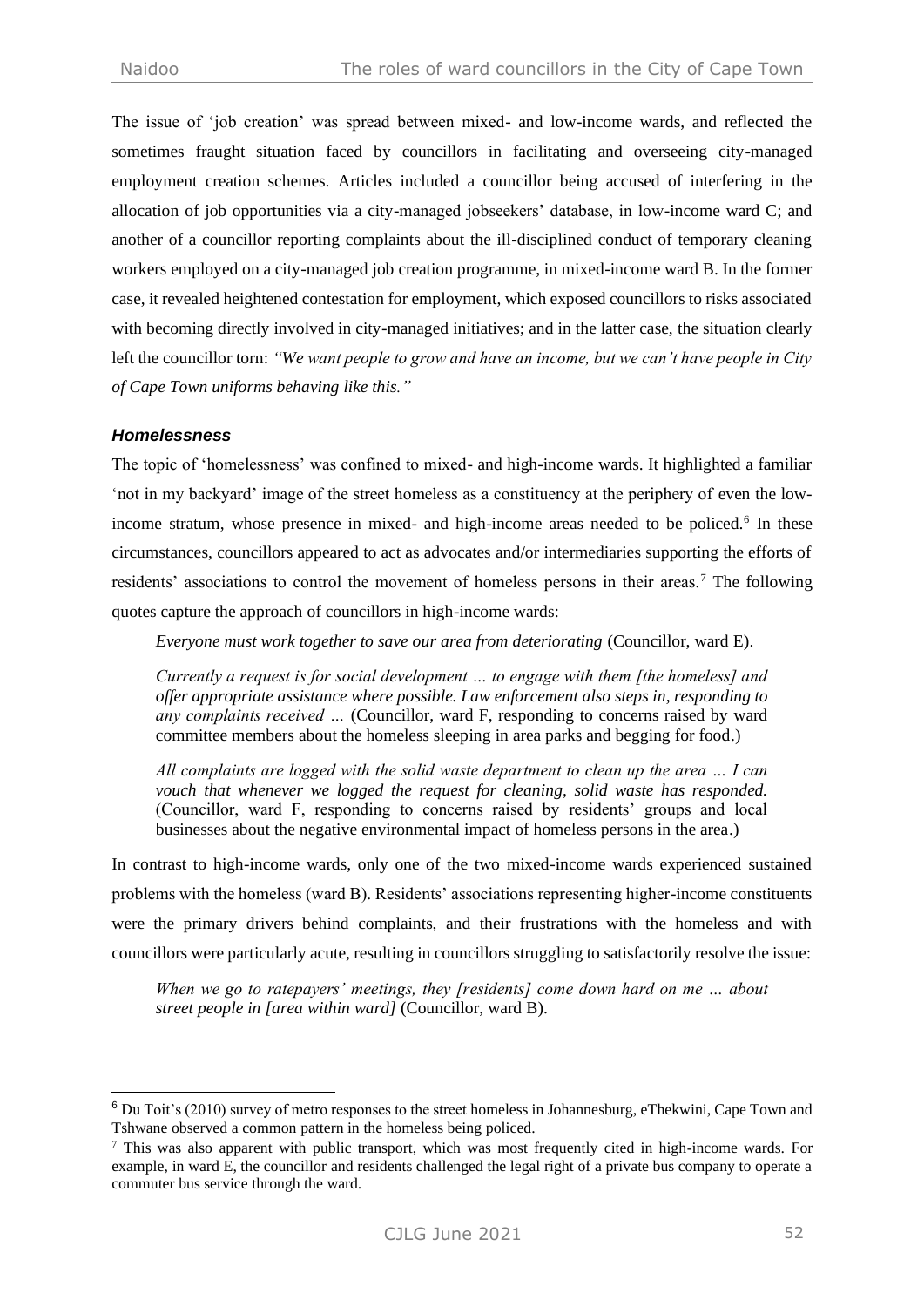The income-specific nature of the homeless problem in ward B was also evident in an interview with the ward councillor, who explained that:

*If I look at the [name of suburb] area, the affluent side of the ward, the issues that we have on this side would be also crime that has escalated, because of vagrants that have moved into the area, and the criminal element has infiltrated the vagrants.<sup>8</sup>*

#### *Crime and crime prevention*

Crime-related issues straddled all three ward categories, but varied in frequency and revealed how issues of common concern could manifest and affect councillors differently. Rebuilding dented trust and confidence between residents and law enforcement authorities was clearly needed in low- and middleincome wards, with councillors actively but not always satisfactorily troubleshooting criticisms and facilitating solutions. The severity and complexity of crime (including gangsterism, substance abuse and murder) and its related effects on councillor activities in lower-income areas was palpable. In ward D, the councillor explained in an interview how crime disrupted communication with his constituents:

*… due to crime [holding] public meetings at night is challenging as the public do not want to attend the meetings … meetings on a Saturday have been the best option to get the community out to discuss challenges and service delivery matters.*

In mixed-income ward B, when referring to the most impoverished area within the ward, the councillor similarly remarked on the secondary effects of crime, in an interview:

*Now if I start at [name of area], that is the section of the ward that has the most challenges … crime is, it's a red zone, services that are hampered … because a lot of the officials that go in get robbed, or they get shot at …*

In contrast, in high-income wards, residents' associations appeared to be driving efforts to combat mostly petty and property-related crime, and councillors were being called upon to facilitate and escalate crime-fighting efforts by law enforcement authorities. However, there were instances of some residents remaining passive bystanders of crime prevention initiatives, which sometimes raised the ire of councillors, as evident in one article:

*We … are one of the wealthiest areas with an average income of R461,000 per annum, but our biggest challenge is that people don't want to become involved with community activities …* (Councillor, ward E, in relation to the unveiling of a community safety plan).

## *Ward governance*

Articles on ward governance were heavily skewed by complaints directed at ward councillors representing ward A (mixed income). A previous councillor representing the ward was widely criticised by residents and local party officials for being unresponsive, which ultimately resulted in his removal. Other articles reported on criticisms directed at his successor by the ratepayers' association of a lowerincome area in the ward. This reinforced the complex cross-sectional demands made on councillors

<sup>&</sup>lt;sup>8</sup> The ward councillor for the other mixed-income ward (A) also indicated, in an interview, that the issue of vagrancy or homeless people was a complaint confined to higher-income areas of the ward.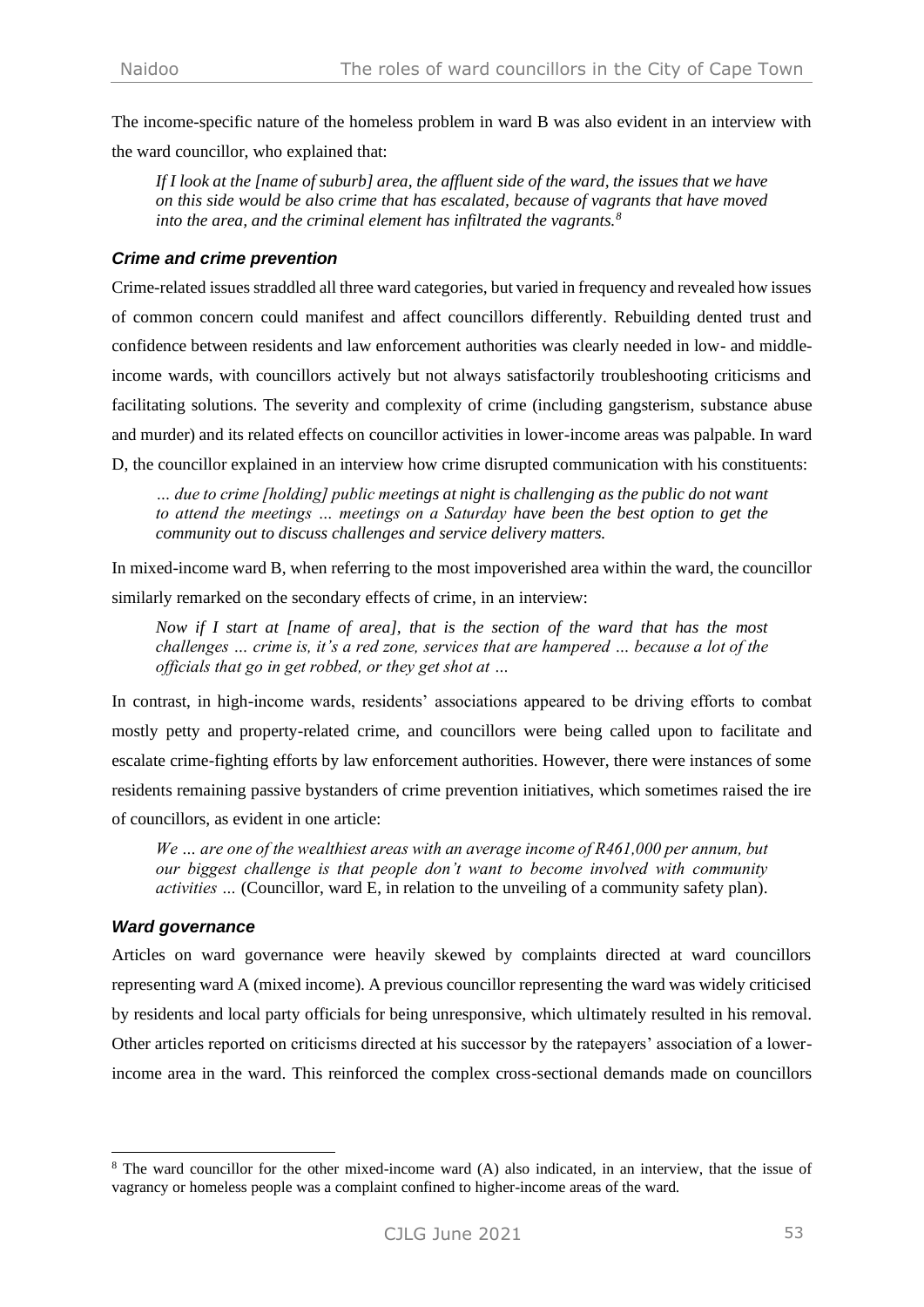representing mixed-income wards, both between different low-income suburbs and between lowincome and higher-income areas, as outlined earlier in articles about service needs/planning:

*I and most of the people here tonight feel that the councillor is focused a lot on other areas besides [name of area], and we hardly see him here* (Ward A, chair of a ratepayers' association).

The councillor stated that he was involved in many projects in the area, and had proposed organising another meeting to discuss the residents' concerns because he felt the meeting called by the ratepayers' association was intended to attack him. In an interview, he explained that he had set up fora in various low-income suburbs of the ward:

*I go to [name of area], for example … there's a forum there that I set up, in [name of area] there's a forum that I set up, in [name of area] there's a forum that I set up … so they talk to me …*

More broadly, interviews revealed the striking trust deficit in low-income wards and lower-income areas of mixed-income wards, which differed markedly from high-income wards in the way councillors engaged with community members, and their strenuous efforts to overcome this deficit and rebuild trust:

*Just yesterday I popped into the office … I didn't even get to the event, because there were so many people that just want to talk to you … I deal with people's personal issues … wife/husband issues … because people trust you that way … you may not be able to solve their problem, but you are willing to listen to them ...* (Interview, councillor, ward C, low income).

In an interview with the councillor from ward B, a mixed-income area, several references were made to the councillor's personal engagement with residents from the most impoverished section of the ward, which again signalled the importance of building trust:

*When I came in as a councillor, a lot of them [referring to residents in a lower-income area] said that I don't know their plight, and I don't know what they're going through, it's because of what I wear now and what I drive, and where I live … The [name of lowerincome] community will visit this office on a daily basis, it looks like a day hospital. And then you have your constituent who wants a meeting with you as well … that comes to the office that don't just want to lodge their complaint but they want to see you as a councillor and you need to make time for that as well* (Interview, councillor, ward B, mixed income).

In contrast, in high-income ward E, the councillor was primarily engaged in mobilising the initiative of empowered but largely passive constituents, rather than repairing dented trust:

*When I started as a councillor there were no organisations in this area … there was only the one, the ratepayers … people are working, more than 85% of people have jobs, they are high-profile jobs … the people who don't work now, it's all retired people … in the beginning … people, they never complained, they thought that the municipality is still in [name of previous local council office], they thought they must know … so we took a long time … because people…don't fight for what they want because in the olden days we were privileged, we just got what we wanted* (Interview, councillor, ward E, high income).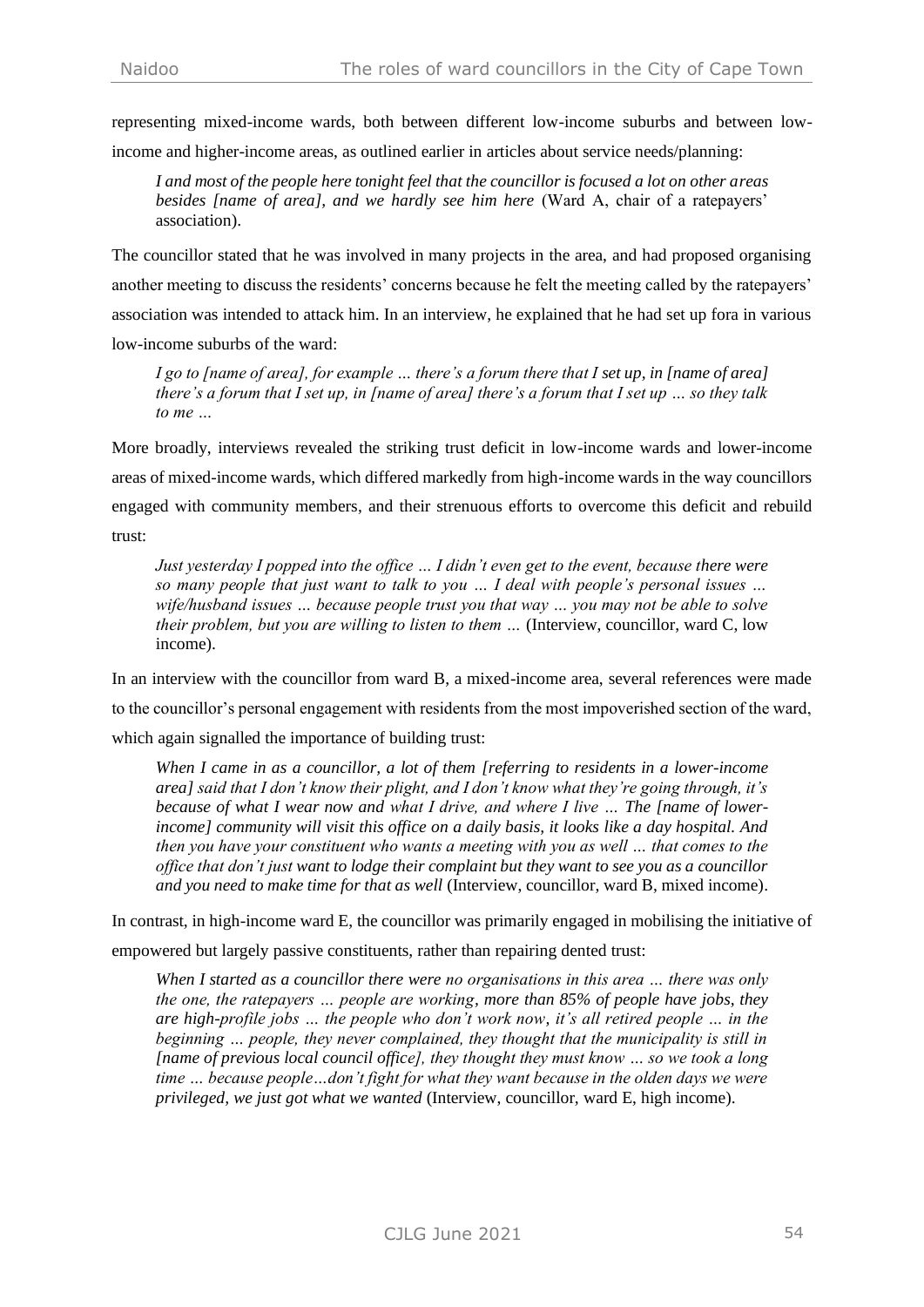## *Property and land-use planning*

The wide variation in concerns raised in articles about 'property and land-use planning' across all three ward types showed how differently residents across income streams experienced and sought to regulate the use of space, and how this affected the actions taken by councillors. Articles about property ranged from the municipal regulation of problem buildings to maintenance of council rental stock, and damage to municipal and private property. This issue was most prevalent in low- and mixed-income wards, with only one article on high-income wards.<sup>9</sup> A common property-related issue that was particularly acute in low-income wards, and also experienced in informal areas of mixed-income wards, was house fires that caused structural damage and loss of life. Councillors were often seen facilitating financial appeals to assist affected families and arranging relief services from the city. In these cases, the structures at risk of fire were often of modest or make-shift quality. Other articles highlighted residents' concerns about the direct risks posed by problem buildings and council neglect in maintaining rental stock, which elicited frustration from both residents and councillors.

Articles on land-use planning revealed a very different cross-ward distributional pattern compared to property, with high-income wards accounting for the largest share. These typically covered residents' concerns about the impact of planned developments on the quality and integrity of existing suburban and adjacent spaces, eg traffic congestion and ecological protection. Interestingly, a land-use planning article in mixed-income ward A exhibited similar features to those in high-income wards, in which residents objected to planning approval being granted to a housing development in a higher-income suburb of the ward. In all these cases, councillors appeared either reticent to give active support to residents' objections, or frustrated by processes they felt powerless to control:

*The developers will then have to apply for rezoning, a process that could take between 18 months to two years … the proposal has not even gone through any official city channels … it's still very early days. Obviously the city would ensure that the ecology of the area would be looked after were the development to go ahead.* (Councillor, ward F, high income, appearing to assuage the concerns and surprise expressed by some residents about the limited information available about a proposed development.)

*I think the city needs to relook at the processes in which they approve these developments. More information should also be passed on to the councillors as well because we are the ones who have to face the community when these plans are approved*. (Councillor, ward A, mixed income, seemingly dismayed at being placed in a situation of having to respond to objections by residents concerning an approved housing development in a suburban area.)

## *Youth, sport and recreation*

Articles about 'youth' and 'sport and recreation' also straddled both high- and low-income wards and revealed how similar issues manifested differently across ward types, and shaped councillor roles in the process. In high-income suburbs (ward F), councillors encouraged or sponsored charitable initiatives to

<sup>&</sup>lt;sup>9</sup> The property-related issue in ward F (high income) concerned a state-owned block of flats that had been the subject of complaints by neighbours for the unruly and disorderly behaviour of its residents.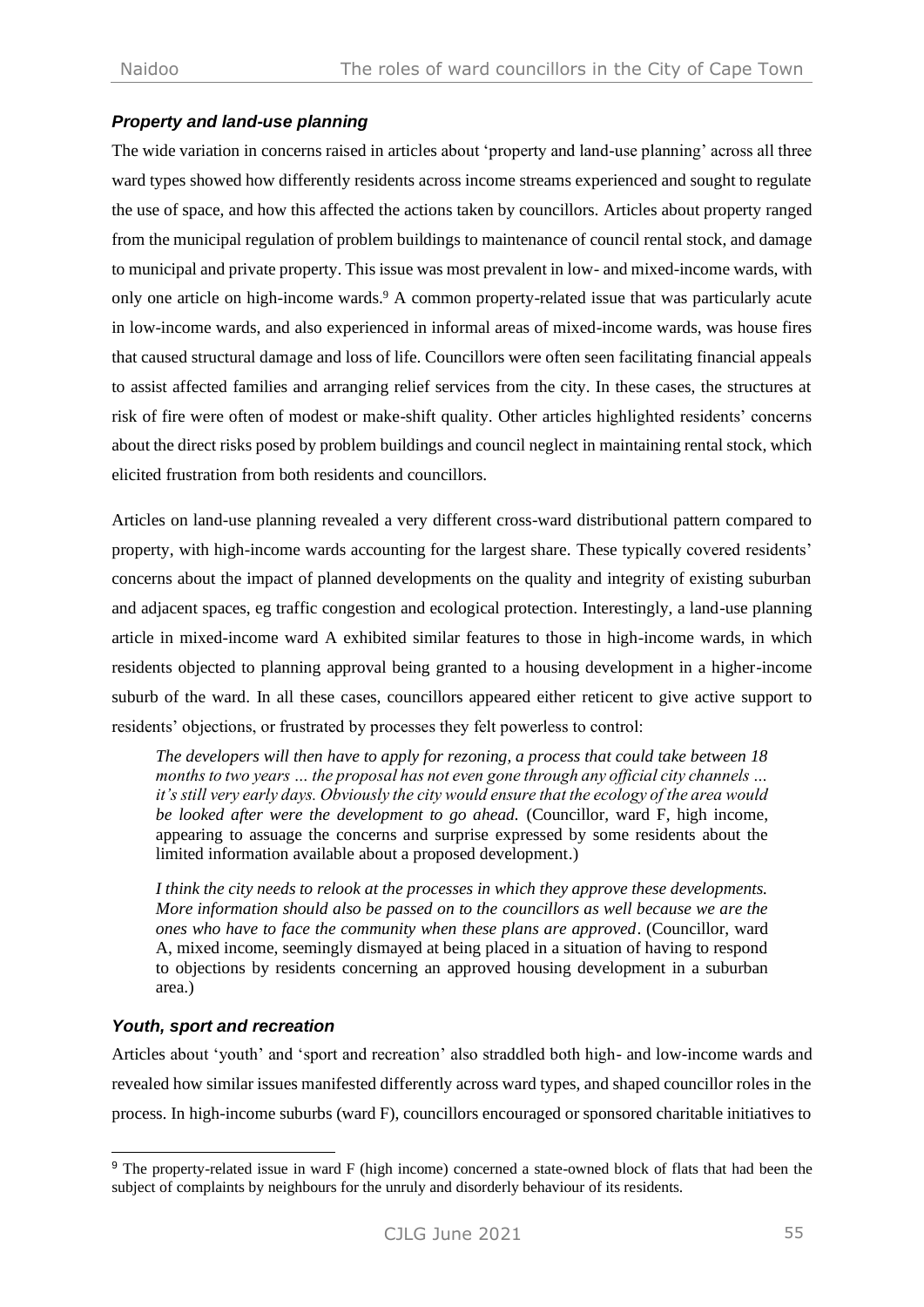assist school-going youth in areas as diverse as artistic expression and sponsorship of sanitary pads for girls at a local school. In articles about youth in low-income areas (wards C and D), a more complex web of risks and challenges confronted youth, such as drug abuse,<sup>10</sup> crime, building self-esteem, and gaining further education and employment. Councillors often facilitated the awareness and support efforts of civil society and government organisations, and viewed youth empowerment as a means of combating other social ills.

As with youth, issues concerning sport and recreation showed councillors playing starkly different roles. In high-income ward F, the councillor provided financial support via their ward allocations and in conjunction with fundraising by residents' associations to refurbish and maintain suburban parks. The councillor also troubleshot residents' concerns about drones causing a nuisance in local parks with city authorities. Similarly, in ward E the councillor was able to leverage the fundraising capacity of residents to unlock city funding for the upgrading and maintenance of leisure spaces:

*So I told the people that, if we show the city that we are really desperate, that we must fence this thing in, and we start this, we will get the money, so we did this … so I applied for the money, and it was approved, and we got the R2.5 million for the fence ... after the residents put in money to start the first [phase]* (Interview, councillor, ward E, high income).

In contrast, in low-income ward D, the councillor was confronted with the abject scarcity of facilities and funding for sport and recreation, and concerns about safety, as explained in these articles:

*I take exception to this – when the city wants to develop certain areas like the CTICC … they can find R557 million, but they can't find a cent for the development of our athletics track* ... (Councillor for a ward adjoining ward D, lobbying for the combined area).

*We were not informed about the park layout and structure. We would gladly have informed the city about the dynamics of the area … Eventually, they put equipment in the park, but the structure doesn't make sense and most importantly it is unsafe.* (A community worker in ward D criticising the layout of a children's play park in the middle of a gang-infested area.)

## **Conclusion**

The findings of this study confirm that a councillor's agency and role are meaningfully affected by the socio-economic profile of their ward. This, in turn, shapes the dynamics between councillors and their constituents, and can influence the pace at which the larger bureaucratic machinery on which they depend moves. However, councillors are not captives of their circumstances. They were observed in many instances as proactive leaders working both with and within their socio-economic and institutional constraints, and in other cases as resourceful actors exploiting opportunities to unlock major public service investments in their areas.

<sup>&</sup>lt;sup>10</sup> Substance abuse overlapped considerably with the protection and empowerment of youth in both low-income wards.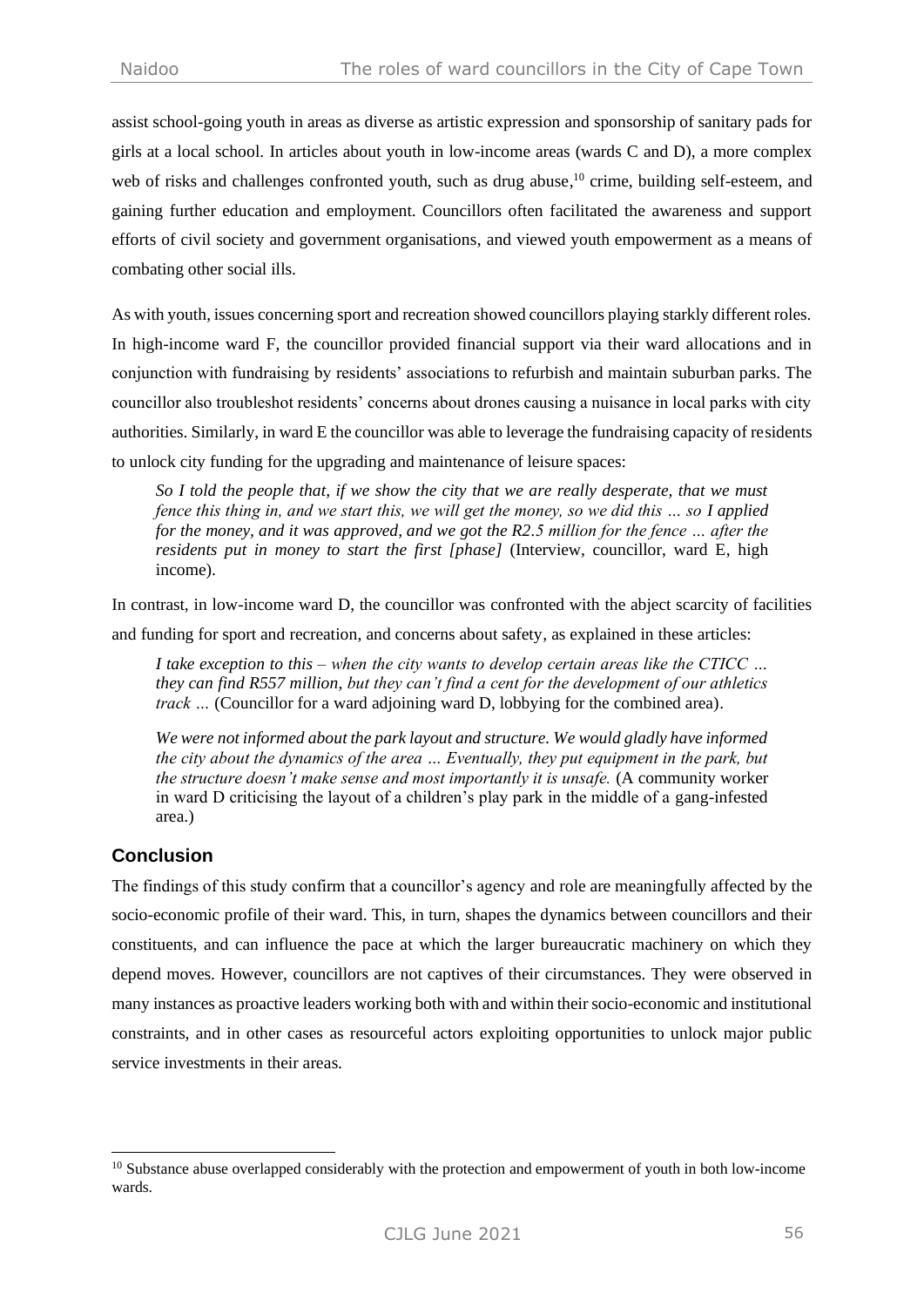Councillors in low-income wards were consistently thrust into the role of brokering service delivery, and also of mediating the consequences of their constituents' frustrations over the pace of provision and availability of municipal services. They had to mitigate the detrimental impact that pervasive social ills within their constituencies had on their ability to interact with their residents and to facilitate services. Their brokering role also extended to mediating tensions sparked by competition to secure public services wrought by generalised economic depression, and most acutely experienced with public housing and job creation schemes. One aspect of this conflict mitigation role could be construed as more pre-emptive than mediatory: councillors engaging their constituents in a more personal and somewhat pastoral manner, akin to discharging a duty of care. These councillors were being expected to do more than simply broker municipal services: essentially they were being tasked to restore and sustain trust.

In mixed-income wards councillors experienced cross-cutting pressures to reconcile and juggle their time and resources to satisfy the competing interests of an economically diverse clientele, especially in lower-income suburbs. In both mixed-income wards, however, it was also evident that higher-income residents, typically self-organised through residents' associations, were sensitive to and understanding of the depth of need amongst their lower-income neighbours. However, despite the relative success of councillors in mixed-income wards in raising awareness about the starkly different needs of their residents, there were also 'wedge' issues, notably the concerns of higher-income residents and businesses to contain informal activities (eg trading, homelessness/vagrancy), that maintained pressure on councillors to manage conflicting interests.

At the outset of the study, councillors in high-income wards were assumed to play a placeholder and maintenance role. This was largely although not completely borne out in the findings: councillors' advocacy of prominent issues of concern to residents such as homelessness (vagrancy) and land-use planning highlighted the importance they attached to maintaining the spatial integrity of their wards. In other issue areas that high-income wards shared with low- and mixed-income wards (eg crime and crime prevention, youth, sport and recreation) it was evident that councillor roles in the higher-income wards were more confined and compartmentalised than those of their counterparts in lower-income wards, where councillors had to confront the cascading effect of wider social problems. It was also evident that the ability of residents' associations in high-income wards to leverage private funding to expedite service delivery lessened their expectations of councillors. Nevertheless, councillors in high-income wards still had to play a civic mobilisation role – but unlike in low-income wards, this was not primarily driven by a trust deficit, but rather by complacency – to supplement the efforts of relatively empowered residents.

In conclusion, the study findings were consistent with previous research in this field, and largely validated the heuristic model of ward councillors' roles presented in Table 1. They also offered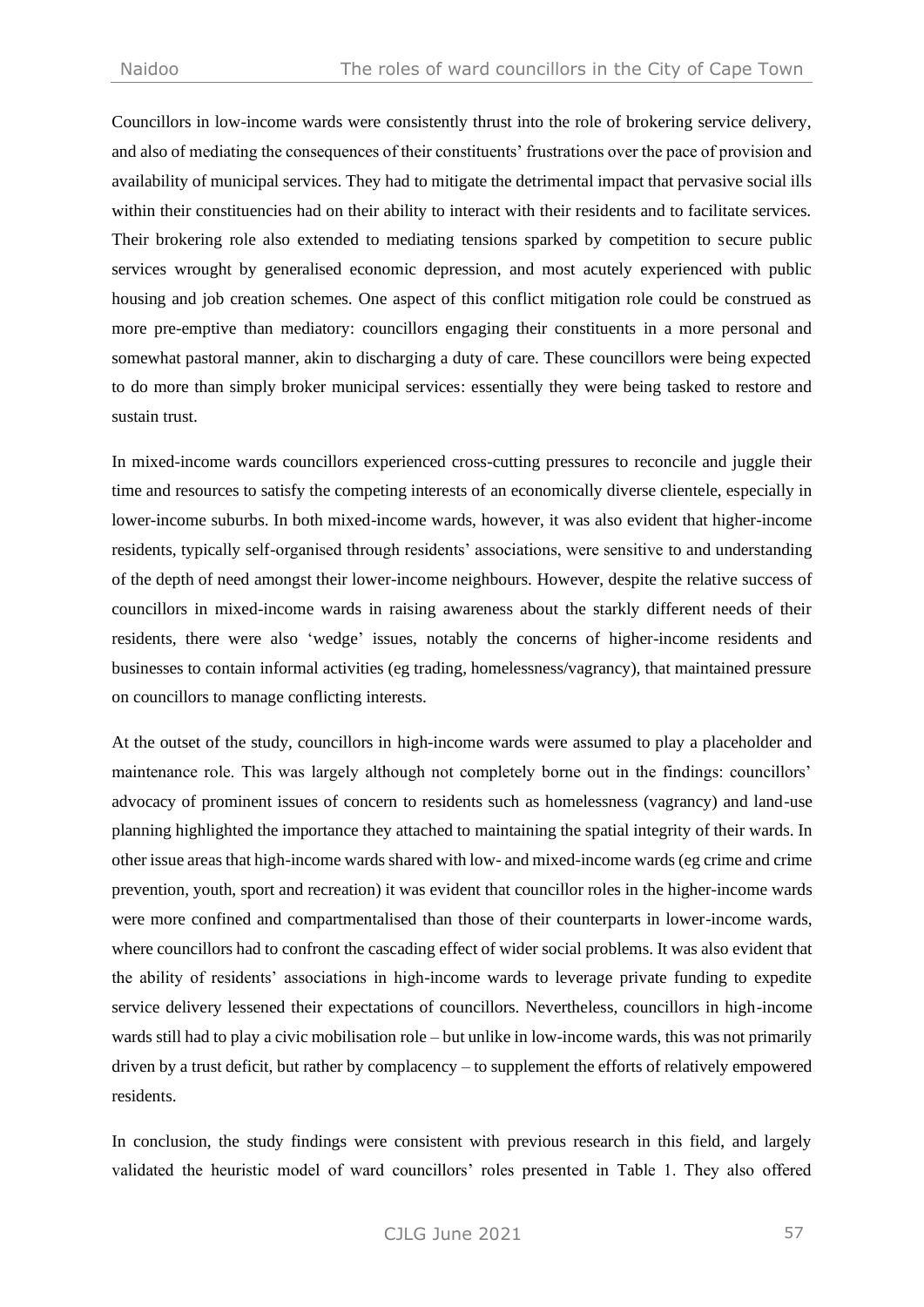important contextual understanding about how and why these roles are exercised in differing socioeconomic contexts. The author acknowledges that the research in this study was limited, as it was confined to analysis of a single type of secondary data (media reports) and one-off interviews with a small number of ward councillors. It nonetheless offers fruitful avenues for additional rigorous testing of the validity of councillor role types, including more extensive on-the-ground and repeat<sup>11</sup> observations of how ward councillors engage with and respond to the socio-economic interests of their constituents.

#### **Declaration of conflicting interest**

The author declared no potential conflicts of interest with respect to the research, authorship, and/or publication of this article.

## **Funding**

The authors received no financial support for the research, authorship, and/or publication of this article.

## **References**

- Askim, J. and Hanssen, G.S. (2008) Councillors' receipt and use of citizen input: experience from Norwegian local government. *Public Administration*, 86 (2), 387–409. https://doi.org/10.1111/j.1467- 9299.2008.00722.x
- Barichievy, K.L., Piper, L. and Parker, B. (2005) Assessing "participatory governance" in local government: A case-study of two South African cities. *Politeia*, 24 (3): 370–393.
- Bénit-Gbaffou, C. (2008) Are practices of local participation sidelining the institutional participatory channels?: Reflections from Johannesburg. *Transformation*, 66/67, 1–33. https://doi.org/10.1353/trn.0.0003
- Buccus, I.D., Hemson, J., Hicks, J. and Piper, L. (2008) Community development and engagement with local governance in South Africa. *Community Development Journal*, 43 (3), 297–311. https://doi.org/10.1093/cdj/bsn011
- Cameron, R. (2001) The upliftment of South African local government? *Local Government Studies*, 27 (3), 97– 118. https://doi.org/10.1080/714004109
- Copus, C., Sweeting, D. and Wingfield, M. (2013) Repoliticising and redemocratising local democracy and the public realm: why we need councillors and councils. *Policy & Politics*, 43 (3), 389–408. https://doi.org/10.1332/030557313X670136
- De Visser, J. (2009) Developmental local government in South Africa: Institutional fault lines. *Commonwealth Journal of Local Governance*, (2) 7–25. https://doi.org/10.5130/cjlg.v0i2.1005
- Du Toit, J.L. (2010) Local metropolitan government responses to homelessness in South Africa. *Development Southern Africa*, 27 (1), 111–128. https://doi.org/10.1080/03768350903519390
- Esau, M. (2007) *Deepening democracy through local participation: Examining the ward committee system as a form of local participation in Bonteheuwel in Western Cape. Occasional Paper No. 6. Cape Town:* University of the Western Cape.
- Heller, P. (2009) Democratic deepening in India and South Africa. *Journal of Asian and African Studies*, 44 (1), 123–149. https://doi.org/10.1177/0021909608098679
- Mail and Guardian. (2017) *SALGA survey reveals extent of violence against councillors: Service delivery suffers.* Available at: [https://mg.co.za/article/2017-10-20-00-salga-survey-reveals-extent-of-violence-](https://mg.co.za/article/2017-10-20-00-salga-survey-reveals-extent-of-violence-against-councillors-service-delivery-suffers)

<sup>&</sup>lt;sup>11</sup> The author was involved in an experimental research study in 2016/2017, where graduate students were recruited to track councillors in Cape Town, Johannesburg and Durban. The study was conducted in partnership with colleagues at MIT.